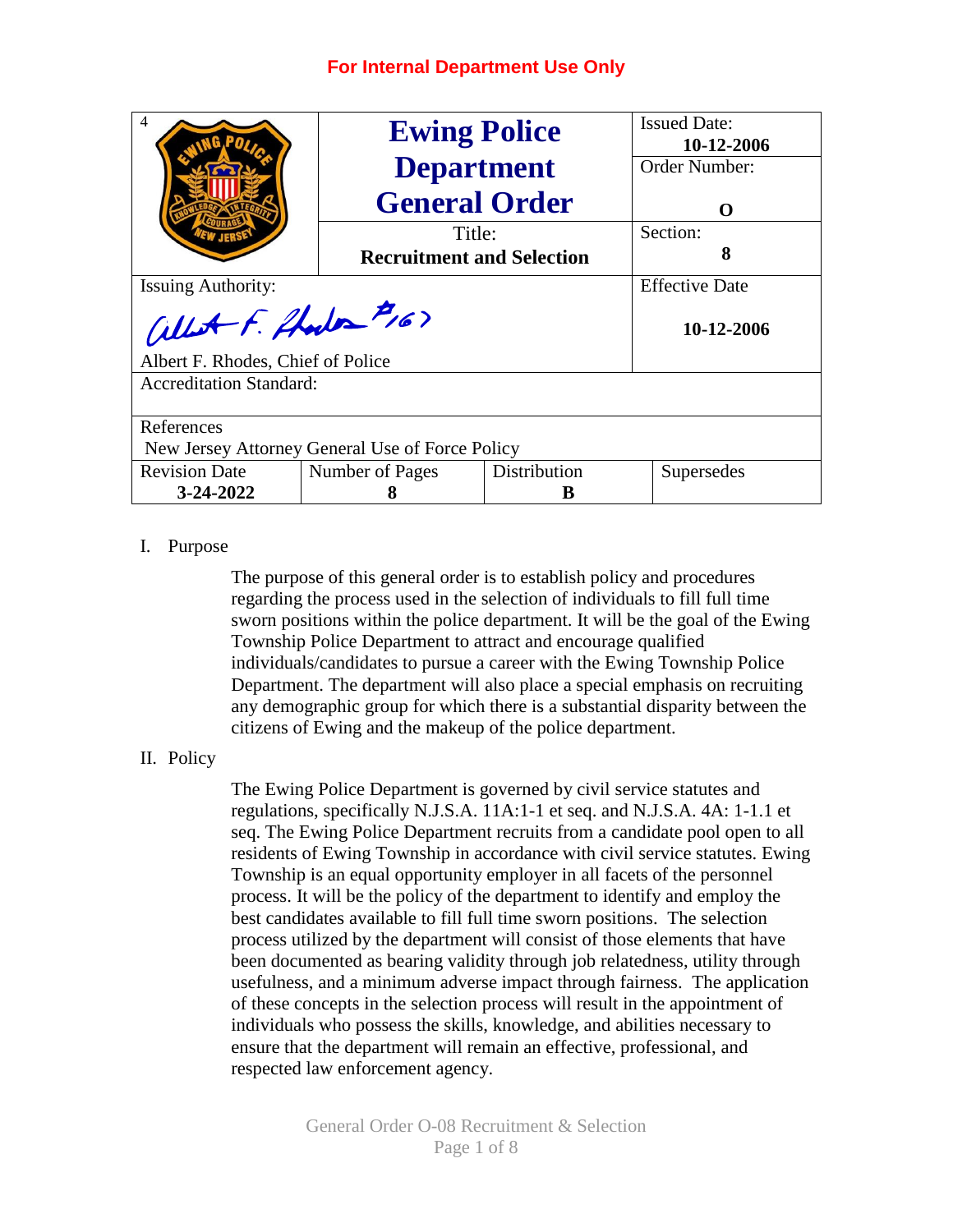## III. Procedure

- A. Administration
	- 1. The Chief of Police will be responsible for ensuring the administration of the selection process. All phases of the process handled by the Ewing Police Department shall be administered, scored, evaluated, and interpreted in a uniform manner and the operational elements of the selection process shall be identical for all candidates.
	- 2. The Chief of Police will be responsible for securing all materials used in rating candidates. Access will be limited only to command level personnel or personnel directly involved in the rating process.
	- 3. The Chief of Police will also be responsible for insuring that all records for candidates, those appointed, as well as those not appointed, are secured in compliance with current NJ Civil Service rules and regulations, and applicable state and federal laws.
- B. NJ Civil Service Eligibility List

When preparing to fill a vacancy, the Chief of Police, adhering to the strict New Jersey Civil Service Commission rules, will request the most current eligibility list. The list is compiled by the NJCSC and lists the names of those candidates who received passing scores on the standardized written examination for entry-level police officers. These candidates must also be township residents as dictated by ordinance. Those with the highest qualifying scores (veteran's preference taken into account) are listed first and the list continues in descending order. The department will use this list as a starting point for the selection process

- C. Intergovernmental Transfer Program
	- 1. Entry level positions only with no seniority carry over.
	- 2. If employment is offered, all transfer forms shall be completed following NJ Civil Service guidelines.
- D. Accepting Applications
	- 1. Utilizing Civil Service rules, the Chief of Police will determine the number of eligible candidates from applications that will be accepted based on the number of positions available. Applicants will be advised of the following:
		- a) Elements of the selection process may include (not necessarily in order)
			- (1) Background Investigation
			- (2) Drug Screening
			- (3) Oral Review Boards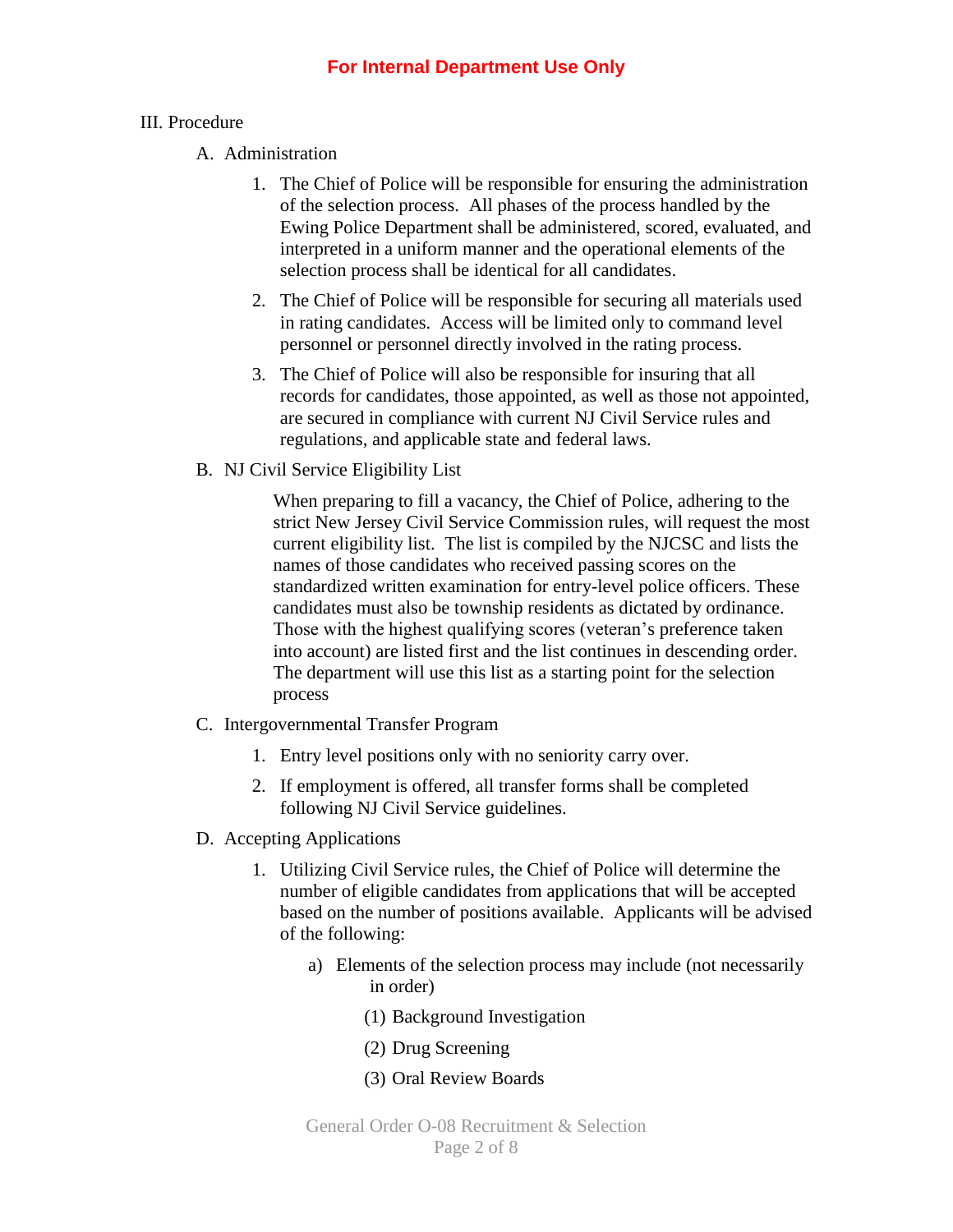- (4) Medical Examination
- (5) Psychological Examination
- (6) Physical Qualification Test
- b) Number of openings and expected duration of the selection process.
- c) Reapplication procedures for candidates not selected
	- (1) Candidates who are not selected may remain on the eligibility list for the life of the list if they are not removed for cause.
	- (2) Acceptance of subsequent applications will depend on the candidate's position on the list.
- 2. A review of the application will be conducted by the Chief of Police, or his designee and /or the Training Bureau Supervisor. A candidate may be rejected for any omission or deficiency in the application, whether by intention or unintentional.
- 3. Officers trained in gathering information and conducting investigations will normally be assigned to conduct applicant background investigations. They will also serve as the applicant's point of contact and liaison with the department throughout the selection process.
- 4. A conditional offer of employment is extended, if appropriate, prior to any medical or psychological testing.
- E. Background Investigation
	- 1. Background investigations will be conducted on all applicants. The investigation will include but may not be limited to the following:
		- a) Age: Verify date and place of birth
		- b) Citizenship: Verify citizenship or alien status
		- c) Residency
			- (1) Verify past and current residence
			- (2) Interview roommates, neighbors, landlords, etc.
		- d) Education: Contact schools attended for personal information and transcripts
		- e) Employment: Contact employers to verify employment and obtain performance evaluations and comments regarding work habits
		- f) Military Service

#### (1) Verify dates of service

General Order O-08 Recruitment & Selection Page 3 of 8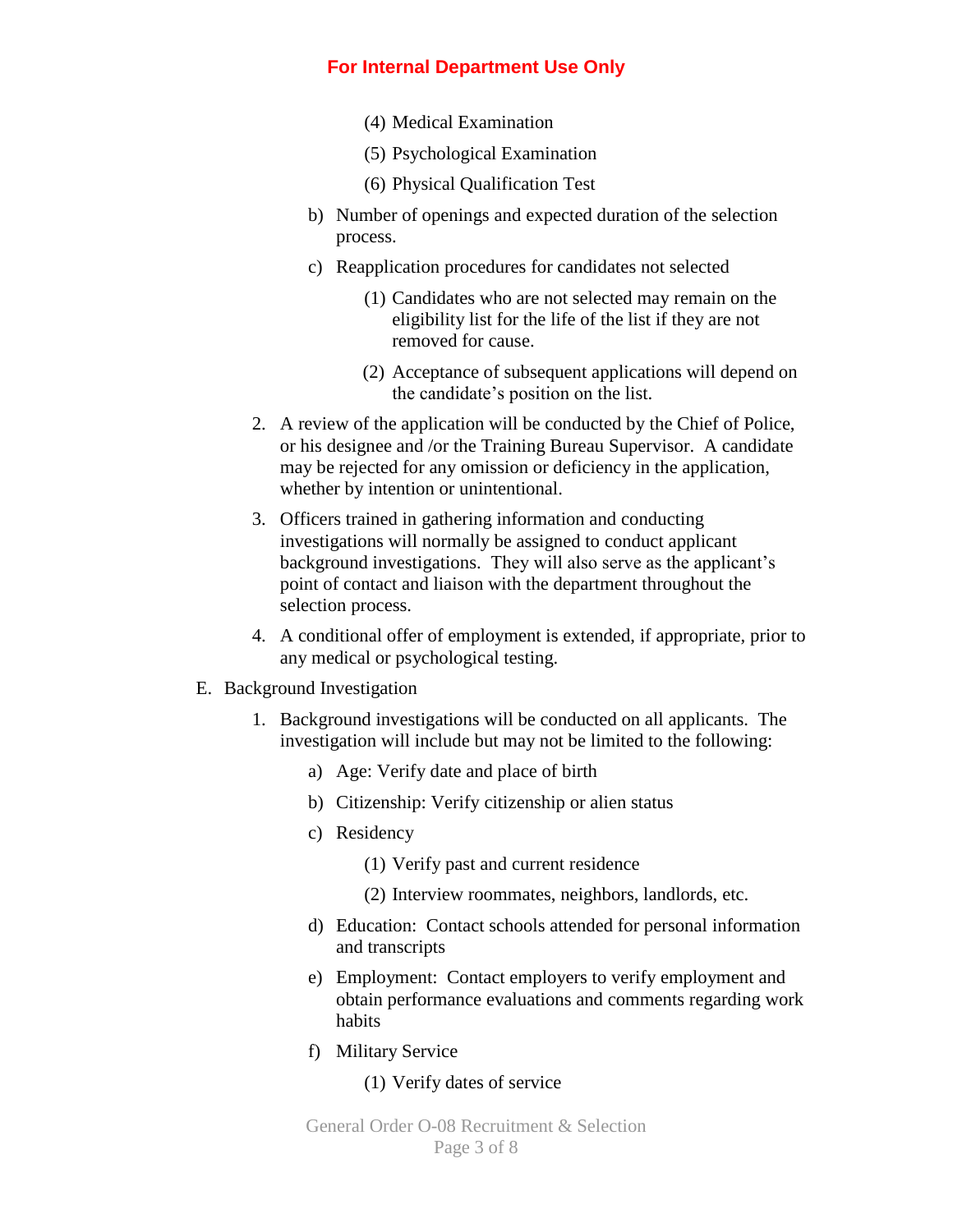- (2) Confirm date and type of discharge
- g) Criminal History: Local, state, and federal records checks, SBI and FBI fingerprint checks, NJ Central Drug Registry and Domestic Violence Registry.
- h) Driver history records
- i) Credit history
	- (1) Financial status
	- (2) Status of all open and closed accounts
	- (3) Indebtedness
- j) Personal references
	- (1) Interview family members to include, spouse, parents, etc.
	- (2) Interview at least three personal references provided by applicant
	- (3) Interview others such as friends and co-workers
- 2. Background investigations for other positions within the department will be conducted in accordance with the general orders specific to those positions.
- 3. Background investigations will be maintained as follows:
	- a) Candidates appointed: Retained as part of personnel file for duration of service. Disposed of six years after separation.
	- b) Candidates not appointed: Retained for a period of at least three years.
- F. Drug screening
	- 1. All applicants will be required to undergo drug screening by submitting a urine sample for analysis by the NJ State Medical Examiner's Office. All samples will be collected in compliance with procedures established by that office.
	- 2. Applicants will be provided with a written explanation of the screening, the penalties of positive results, and the appeals process.
- G. Oral review boards
	- 1. The Oral review board will generally consist of command level personnel; but could include other officers at the Chief's discretion.
	- 2. The oral review board will review the background investigation packet completed by the Training Bureau and may request additional information to the individual candidate's pre-service history.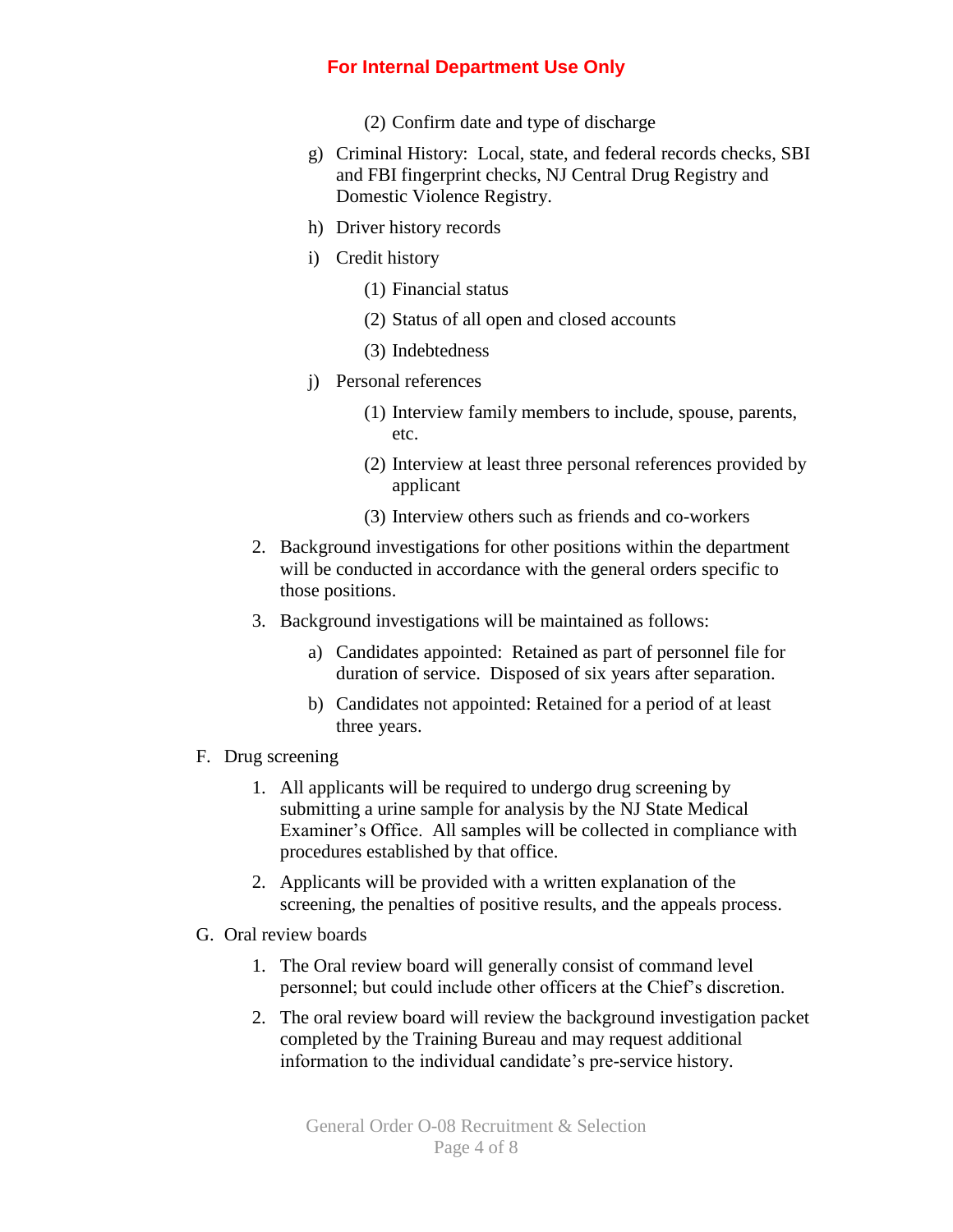- 3. Each applicant will be asked the same series of general non-police related questions, approved by the Chief of Police, designed to reveal traits such as integrity, resourcefulness, tolerance, adaptability, decision making process, and verbal communication skills. Additional questions may be asked based on each candidate's background information.
- 4. The oral review board will rate applicants based on responses to questions.
- H. Medical examination
	- 1. Conducted by physician of the department's choice at the department's expense.
	- 2. Medical examination records will be maintained as follows:
		- a) Candidates appointed- retained as part of personnel file for duration of service and disposed of in accordance with the New Jersey Municipal Agencies General Records Retention Schedule.
		- b) Candidates not appointed- retained and disposed of in accordance with the New Jersey Municipal Agencies General Records Retention Schedule.
- I. Psychological examination
	- 1. Conducted by a qualified professional of the department's choice at the department's expense.
	- 2. Psychological examination records will be maintained as follows:
		- a) Candidates appointed- retained as part of personnel file for duration of service and disposed of in accordance with the New Jersey Municipal Agencies General Records Retention Schedule.
		- b) Candidates not appointed- retained and disposed of in accordance with the New Jersey Municipal Agencies General Records Retention Schedule.
- J. Notification of applicants

Applicants, those selected, as well as those not selected for appointment, will be contacted by either the background investigator or the Chief of Police, and informed of the results of the selection process. This contact will be made within ten days of the completion of the selection process.

- K. Probationary period
	- 1. Applicants selected for appointment will be probationary employees in accordance with the law for a minimum of twelve months following completion of the police academy. Probationary employees may be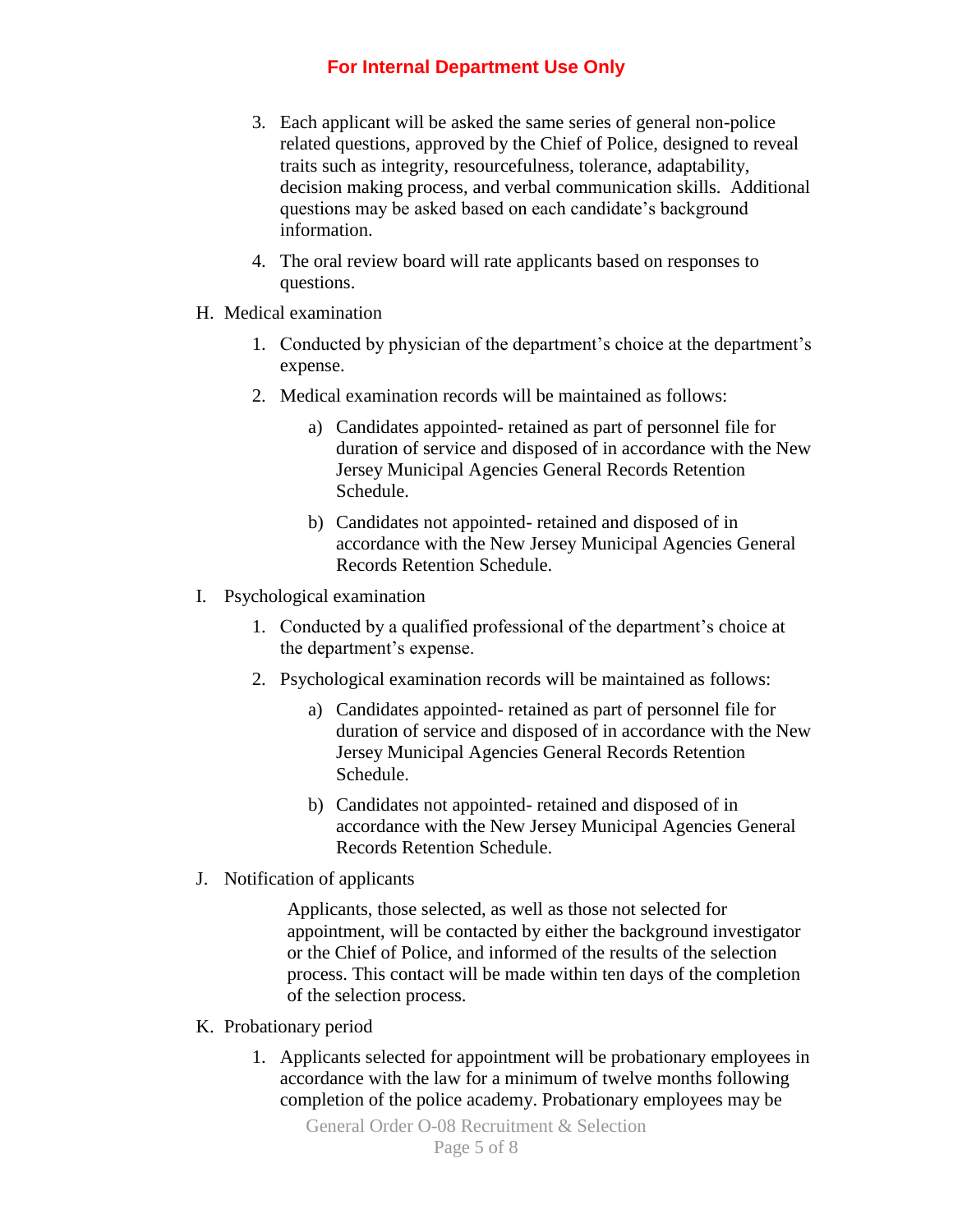removed from office at any time during their probationary period at the discretion of the appointing authority.

- 2. Applicants selected for appointment will be hired prior to the start of the police academy. The length of time, prior to the police academy, will be determined by the Chief of Police.
- 3. Applicants will be sworn in by the township clerk the day of their appointment. A formal ceremonial swearing-in may be set when appropriate.
- 4. Applicants will be issued one shirt badge and one hat badge prior to the start of the academy. Badges are issued by number in ascending order and are not reissued. Applicants will be issued no weapons until deemed appropriate by an approved police academy. Applicants may, however, be given a familiarization in-service class on the duty weapon, as deemed necessary by the Chief of Police.

## L. Recruitment

- 1. The ultimate goal of recruitment is to attract a diverse pool of the most qualified applicants to ensure the department reflects the demographic makeup of the township.
- 2. Attempts shall be made to fill positions with qualified applicants of any substantially underrepresented groups within the police department. There shall be no quotas or any other illegal means of addressing underrepresentation.
- 3. The best law enforcement recruiters are personnel currently serving in sworn positions. Therefore, every member is charged with actively recruiting individuals they feel have the potential to be an asset to the department. The Chief of Police is responsible for the administration of the Recruitment Plan.
- 4. This agency will take a proactive role in programs intended to attract qualified people to apply for and take the New Jersey Civil Service Entry Level Law Enforcement Examination (LEE). These programs include but are not limited to:
	- a) Establishing and maintaining contacts with community organizations and educational institutions and providing recruitment materials for display and distribution;
	- b) Participation in career day type programs at educational institutions and other public places and events;
	- c) Police Internship and Ride-Along Programs. Citizen police academies, youth police academies, and other community outreach programs;
	- d) Posting LEE announcements on the Police Department's and Township's websites and local media.

General Order O-08 Recruitment & Selection Page 6 of 8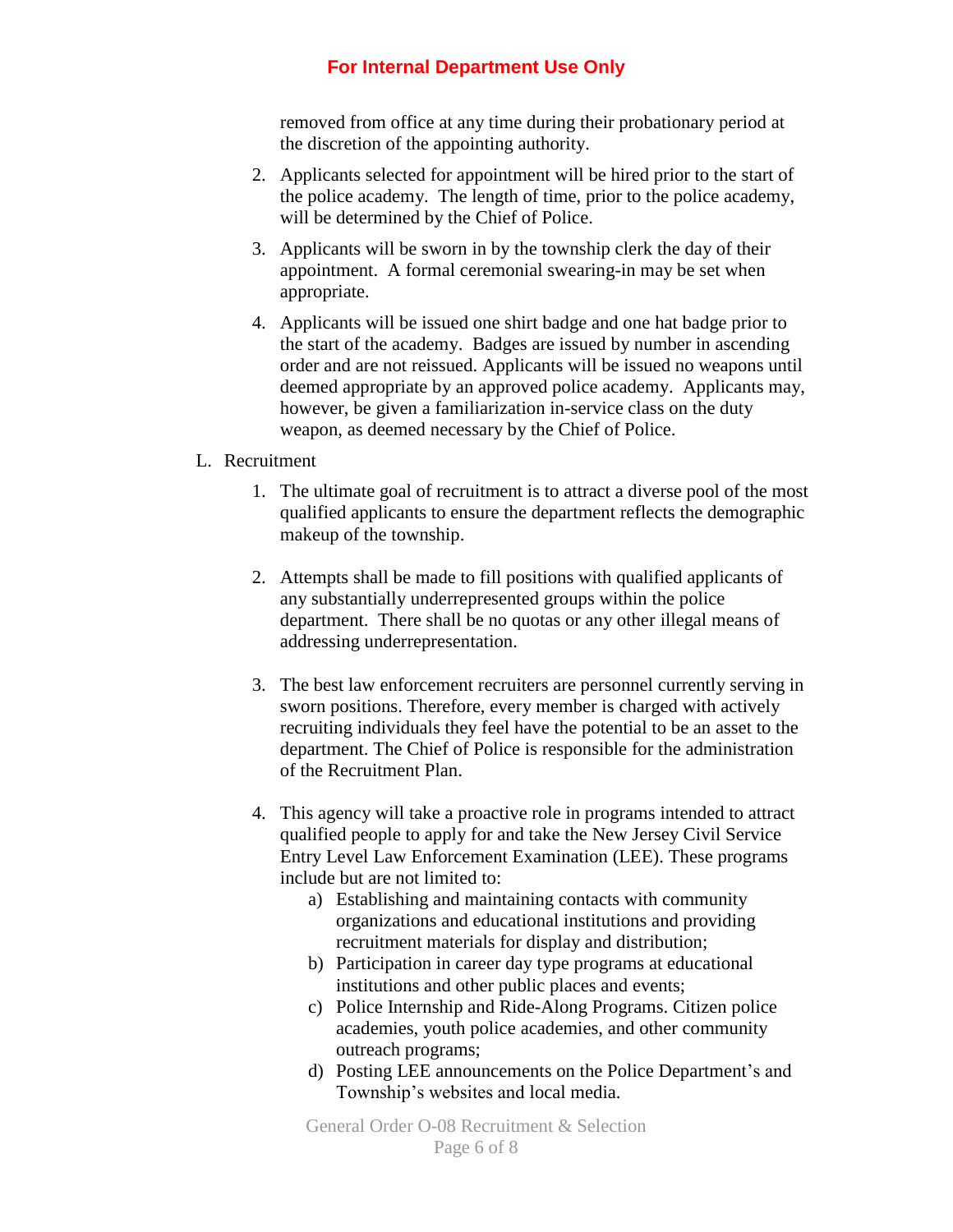- 5. Particular attention should be paid to attracting candidates proportionately to the racial, ethnic, and gender composition of the available workforce in the township.
- 6. Interactions among police officers and students play a particularly important role in mentoring local youth, especially towards law enforcement careers. As such, one of an officer's more prominent roles is influencing students towards a career with this agency.
- 7. Personnel selected to recruitment activities should be of a diverse recruitment team. Personnel assigned to recruitment activities at career day and similar events and programs will be provided with information so that they are knowledgeable in those matters as they pertain to agency management and operation. Those topics include, but are not limited to:
	- a) Career opportunities
	- b) Salaries, benefits, and training
	- c) Civil Service hiring guidelines
	- d) Community information
	- e) Cultural diversity
	- f) Qualification and selection process
	- g) Physical and academic requirements
- 8. The following information should prove useful when participating in recruitment activities. All information should be reviewed by a diverse team prior to release:
	- a) Online recruitment information & community outreach events and brochures that reflect visible diversity within the police department
	- b) Agency organizational chart
	- c) Current collective bargaining agreements
	- d) Demographic data
	- e) Entrance examination bulletins
	- f) Information on entry level exam preparation
- 9. This agency will distribute Civil Service Commission announcement bulletins at police headquarters, the municipal building, schools, and other public places in an effort to encourage qualified individuals to take the LEE. This information will also be posted and regularly refreshed on the agency's website and social media platforms.
- 10. This agency's recruiting brochure will identify this agency as an equal opportunity employer and will include the following information:
	- a) Hiring process
	- b) Starting salary and pay scale of police officer

General Order O-08 Recruitment & Selection Page 7 of 8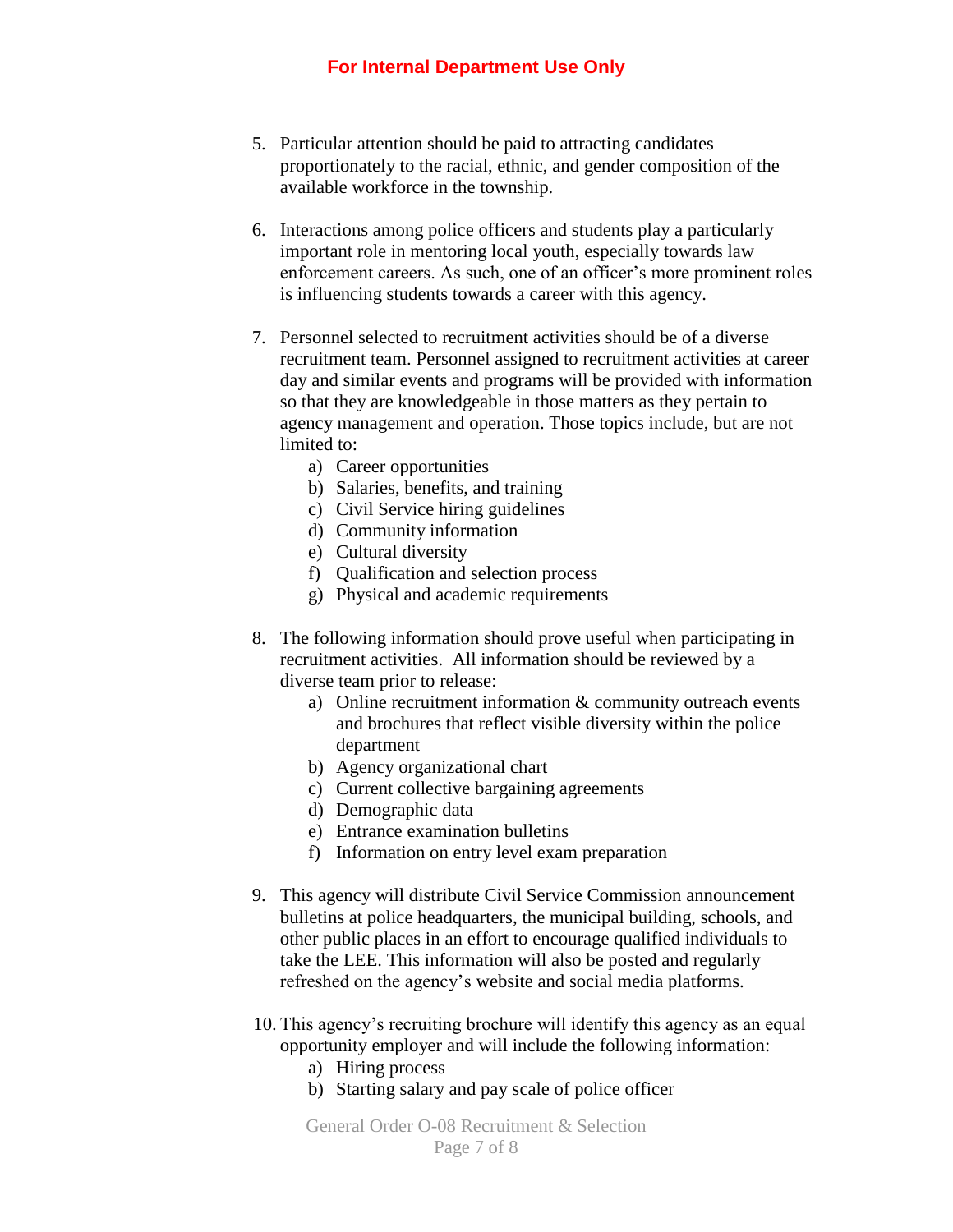- c) Information on how to apply for the Civil Service exam
- d) Mandatory qualifications for appointment
- e) Availability of test preparation courses (the agency will not endorse any particular course)
- f) List of specialized units
- g) General information on the agency
- 11. Anyone submitting a resume or inquiry for employment prior to or after the closing date of the Civil Service examination process shall be advised of how the Civil Service examination process works. Those individuals will be given as much information as possible so that they can apply for the next examination.

## M. Review and Evaluation

- 1. The Chief of Police or designee shall conduct an analysis of the Recruitment Plan annually. The following data shall minimally be reviewed:
	- a) Number of recruiting events attended
	- b) Number of hits on the employment/recruiting page on the agency website and social media accounts (if available)
	- c) Progress towards objectives/goals
	- d) Perform an annual demographic analysis to see if the program needs to be modified to address any substantial disparities in underrepresented groups.

## N. Annual reporting

1. By January  $31<sup>st</sup>$  of each year, this agency shall furnish data to the Mercer County Prosecutor's Office as part of the annual reporting requirement as directed in the New Jersey Attorney General Guideline on Promoting Diversity in Law Enforcement Recruiting and Hiring. This data will be furnished by a member of the Professional Standards Bureau.